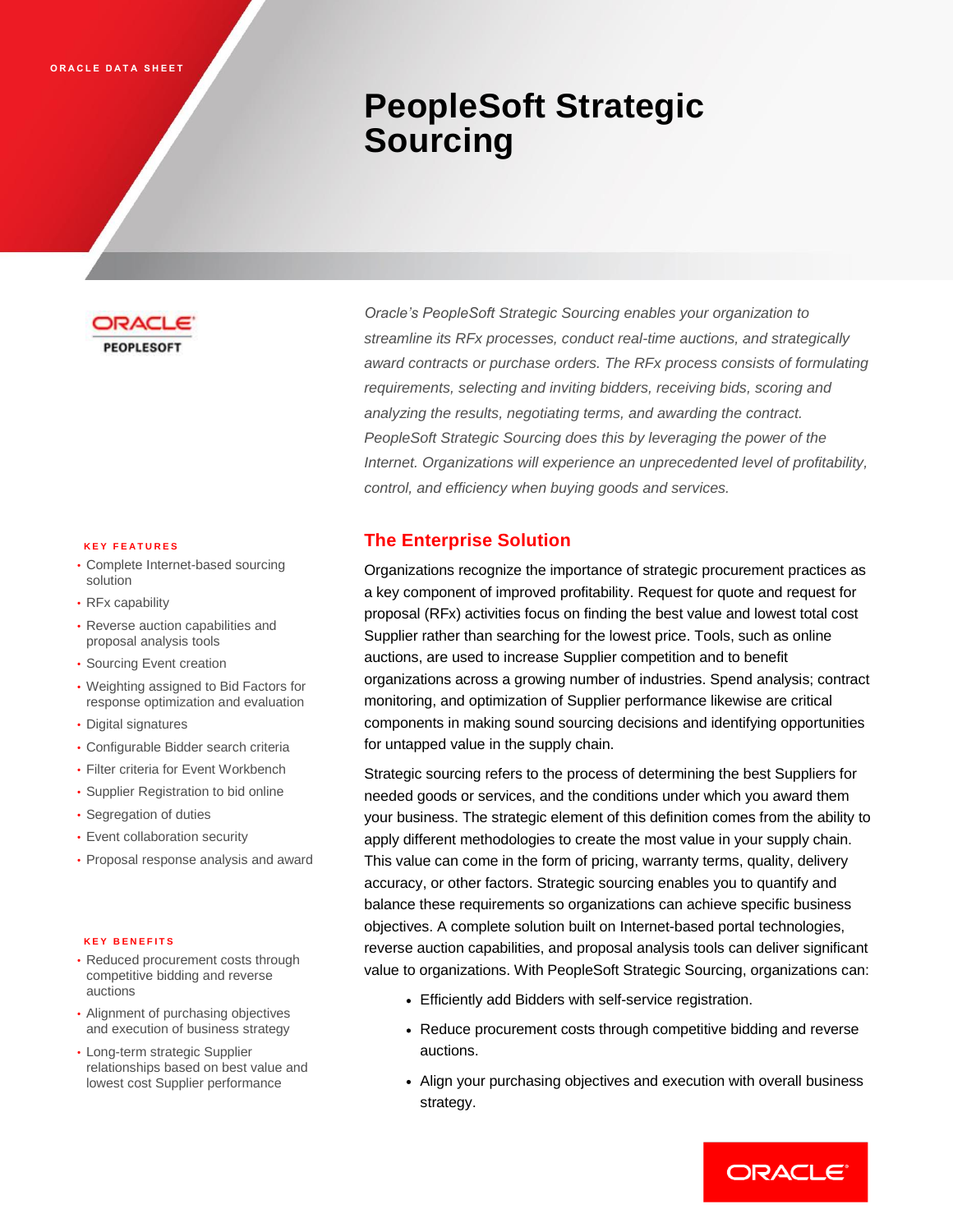- Automate and control the RFx and auction process both inside and outside the enterprise.
- Leverage existing Supplier and Customer relationships while reaching out to new trading partners.
- Effectively track Bidder participation and results.
- Retain knowledge and strategies in the application for future use and performance analysis.
- Perform award analysis using optimization to help determine optimal award.
- Plan sourcing activities using planning tools that help track progress.
- Estimate the total cost of Supplier transactions beyond just price.

In addition to supporting reverse auctions, the PeopleSoft Strategic Sourcing auction engine also supports selling events (forward auctions); Strategic Sourcing users can leverage this ability to auction off excess inventory or retired assets. A single product provides both buying and selling capability.

## **The PeopleSoft Strategic Sourcing Advantage**

Strategic Sourcing sets the standard for online auctions and RFx activities. From rapid integration to global market reach, our solutions will enable the performance-driven enterprise. Immediate benefits include:

- Rapid decision-making and results.
- Automated, paperless transactions.
- Reduced purchase cycles and shortened negotiating times, enabling you to source a larger percentage of your spend.
- Fair-market pricing.
- Increased competition among Suppliers.
- Enhanced collaboration with key stakeholders in the line of business.
- Ability to implement selectively, based on strategic objectives.
- Built-in sell-side capability to increase revenue, decrease inventory/retired assets, and open new sales and liquidation channels.

## **Product Overview**

PeopleSoft Strategic Sourcing offers cost-saving features that streamline business processes and harness the potential of the Internet. Strategic Sourcing enables organizations to:

 Develop RFx strategies and documents, including weighted, userdefined, non-price sourcing factors such as warranty, lead-time, defect rate, and more.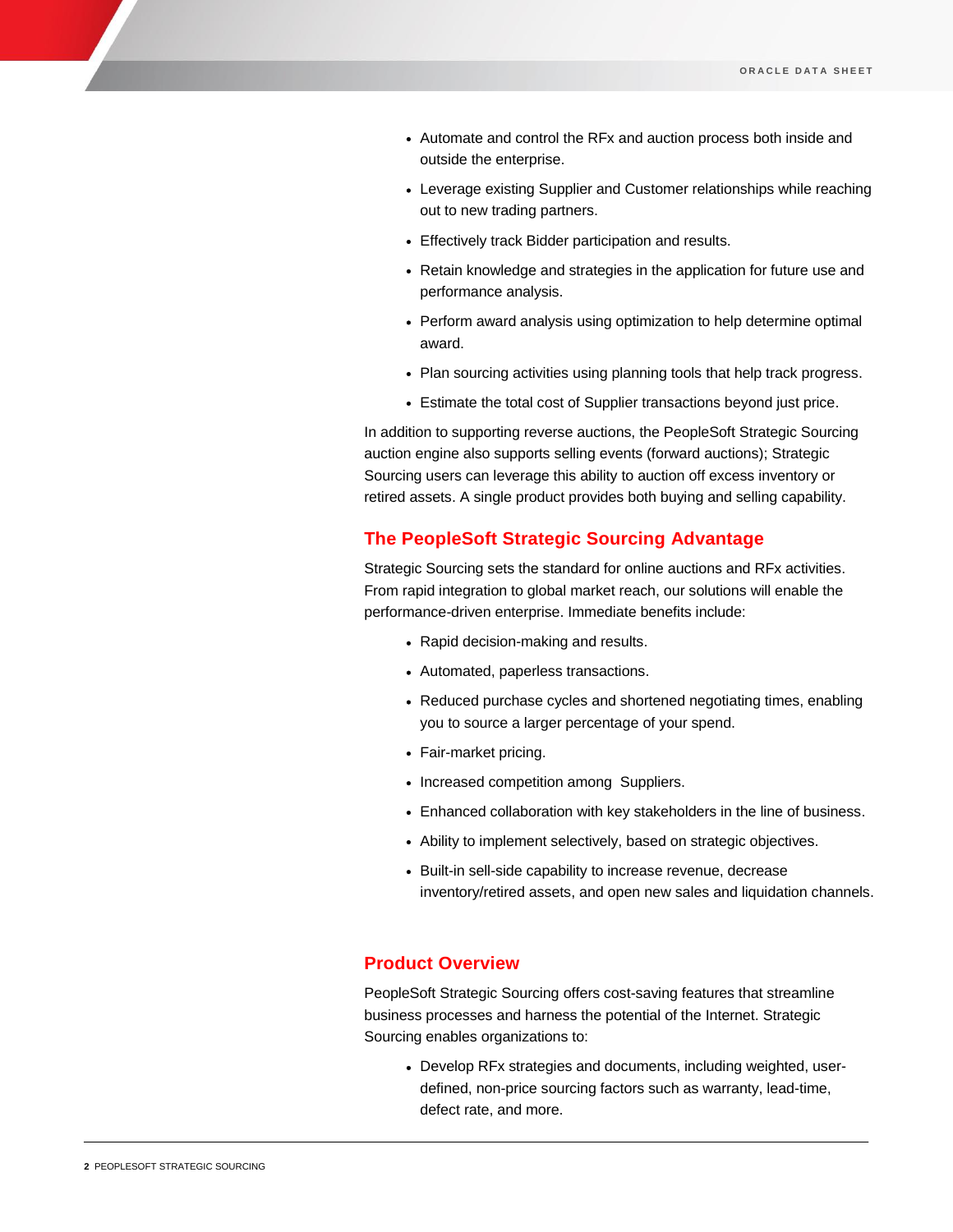- Author a contract document at the time of RFx creation so Bidders will have full visibility to terms.
- Invite named Suppliers to participate or open a purchasing event to the general public.
- Hold a sealed event in which the buyer cannot review the responses until after the submission period has closed.
- Leverage knowledge from internal experts through online collaboration while ensuring not all collaborators have access to sensitive data.
- Perform "what- if" analysis by adjusting factors, weighting, and scores.
- Award these events into a purchasing application as POs or Contracts.
- Save strategies and results as templates, capturing results for future use.
- Facilitate collaboration between Buyers and Suppliers through the Internet.

With PeopleSoft Strategic Sourcing, organizations can determine the type of buying event, who will participate, and what information is to be solicited from Suppliers to make a decision. Price is not the only determining factor individual events for product or services can be vastly different. Strategic Sourcing enables organizations to create specific, specialized criteria for each buying action. Features that provide such flexibility include:

- Multiple business processes, such as auctions, private offers, basic requests for quote as well as formal, sealed requests for proposal.
- The ability to invite both prospective and existing trading partners to participate in a specific event.
- The ability to invite bidders to participate without having to create them in the Supplier master file.
- The ability to assign weighted bid factors that record additional requirements or information collected from Suppliers.
- Support for the creation of template events that can be used as a starting point for future procurements.

## **Supplier Response**

PeopleSoft Strategic Sourcing provides a collaborative environment for Suppliers to access and respond to sourcing events in real time, improving collaboration, participation, and employee productivity. If a Supplier cannot respond online, a PDF document of the event can be downloaded, printed, or faxed. The buying organization can also enter responses on behalf of Suppliers when necessary.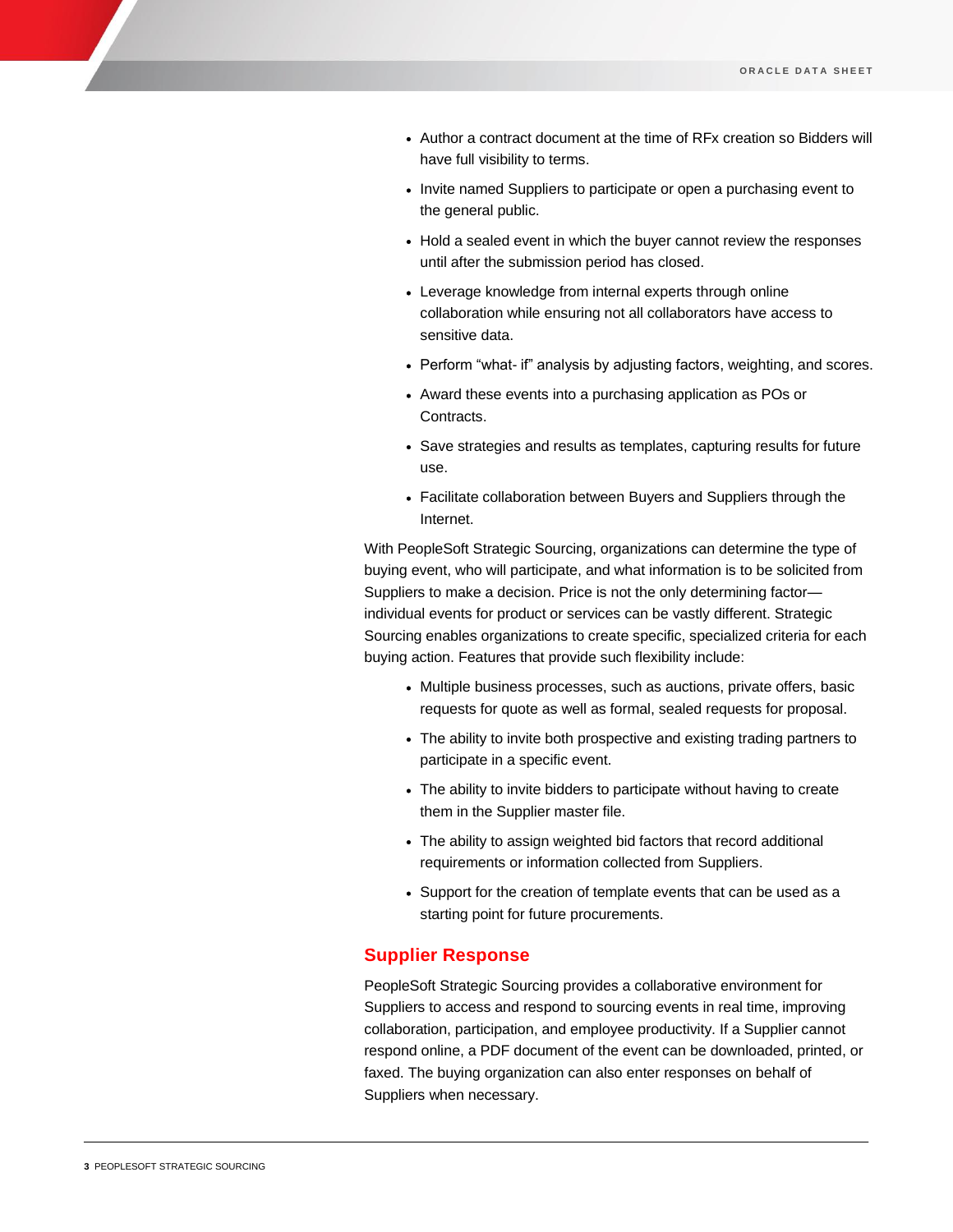#### **R E L A T E D P R O D U C T S**

The following Products support Oracle PeopleSoft Strategic Sourcing:

- PeopleSoft eProcurement
- PeopleSoft Purchasing
- PeopleSoft eSupplier Connection

#### **R E L A T E D S E R V I C E S**

The following services support Oracle PeopleSoft Strategic Sourcing

- Update Subscription Services
- Product Support Services
- Professional Services

When Suppliers log into the system, they can access events for which they were specifically invited and decide how to respond. They can also search public events for other possible opportunities.

Strategic Sourcing provides Suppliers with email notification when they are invited to participate in an event. They can click a link in the email to access the Supplier login area. If the Supplier has never participated in the past, they can register as a Bidder at that time.

The module also enables organizations to notify Suppliers when changes are made to an event in progress—when amendments are issued with new requirements or an update to the terms and conditions. With that, Suppliers are always kept abreast of the latest event activity. In turn, they can react quickly to adjust responses accordingly.

### **Response Analysis and Award**

With PeopleSoft Strategic Sourcing, organizations can analyze Supplier's bid responses based on several different criteria: lowest price, best score, and lowest total cost. All three methods can be used simultaneously to give organizations the most information for making the best award decision.

Determining the best way to fulfill sourcing needs usually involves looking at more than just price. The objective is to find the best overall value. Total Cost modeling provides a systematic way to compare bid factors in real dollar terms. Organizations can define cost contributing bid factors, such as switching the cost to a new Supplier or the cost of longer lead times. Buyers can translate a Supplier's bid response into a contribution to the total cost and evaluate the bids based on overall cost.

Supplier responses also can be scored based on the weightings assigned to the bid factors and the corresponding answers given by participating Suppliers. Organizations can also enter scores for other "hidden" criteria not requiring a specific Supplier response, such as how they performed during a product demonstration or what Buyers think of their customer service. PeopleSoft Strategic Sourcing enables "what-if" analysis so that bid reviewers can change the weightings of the bid factors and analyze the effect on the response scores. This enables organizations to fine-tune the requirements and evaluation based on specific circumstances.

Often, organizations have complex sourcing events that are not simple processes of laying bids side-by-side to determine which Suppliers are best and how contracts should be allocated and awarded. To address these sourcing complexities, organizations can use sourcing optimization to determine the optimal award strategy that takes into account all the criteria specified in the bidding event. An organization's defined policies and constraints can be applied during optimization. Bid reviewers can also perform "what-if" analysis, such as adding and removing constraints to see the effect on the optimal award recommendation. Once the bids have been tabulated